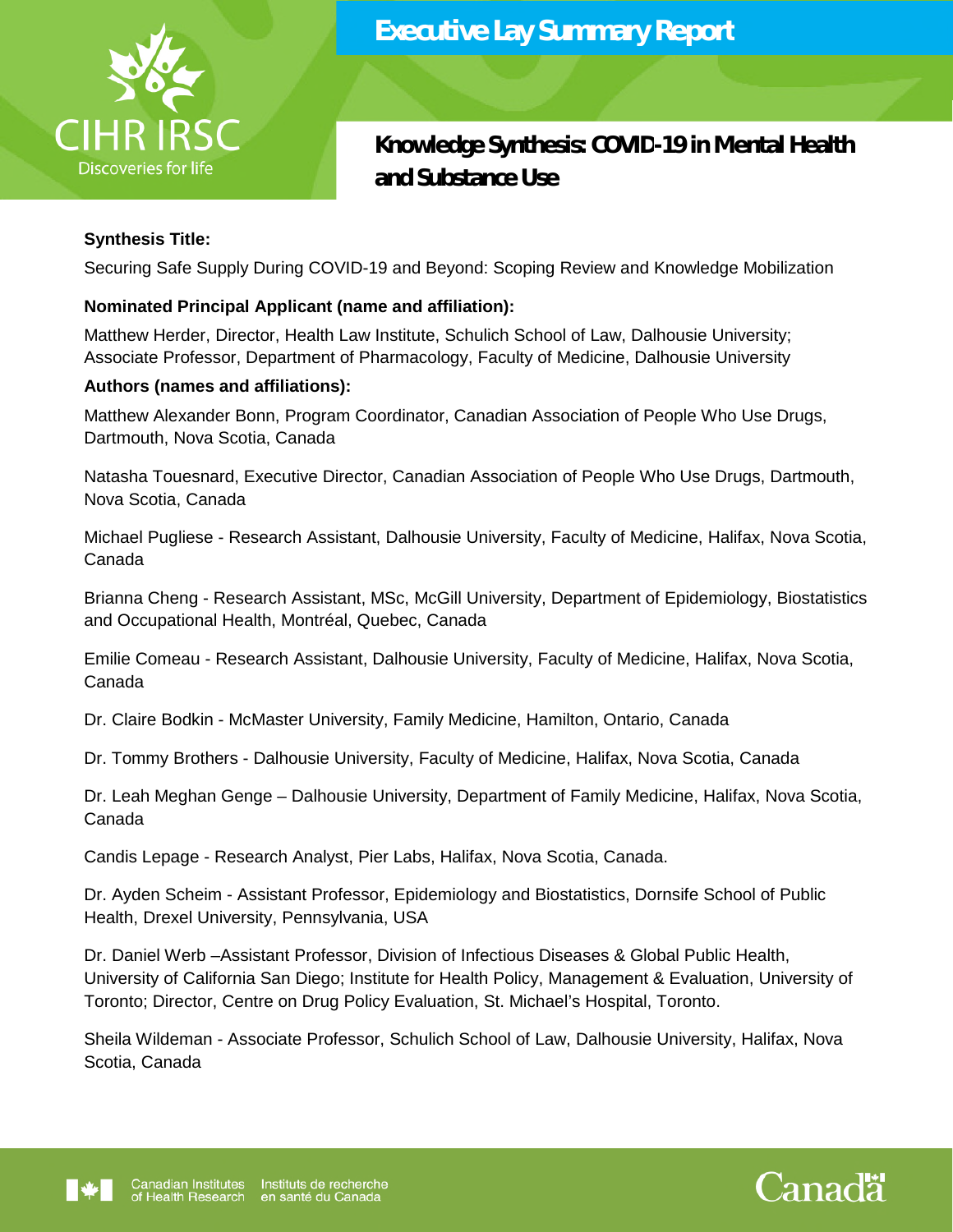## **For more information, please contact:**

Matthew Herder

Email: Matthew.Herder@Dal.Ca

Phone: (902)-494-2567

#### **Target/priority population(s) in synthesis:**

Our scoping review targets several audiences: healthcare providers; federal and provincial health policy-makers; regulatory colleges of physicians, pharmacists, and nurses; and, people who use(d) drugs (PWUD). Our aim is to synthesize knowledge from existing literature (both published and grey literature) alongside the perspectives of PWUD and medical prescribers.

## **What is the issue?**

Despite advocacy for the implementation of a regulated supply of drugs, Canada continues to observe a concerning trend in the prevalence of deaths and other harms resulting from the unregulated drug supply among PWUD. Amid the coronavirus disease 2019 (COVID-19) pandemic, social distancing and other public health measures have exacerbated health risks among PWUD. Although preliminary steps taken during COVID-19 (e.g., take-home dosing of controlled substances) have improved access to drugs in principle, it is not clear whether they are sufficient to reduce the many harms that PWUD endure. In fact, several Canadian provinces have seen an increase in fatal overdoses and other harms resulting from the toxic and unregulated drug supply during the pandemic. In the context of the current pandemic, other emergencies, and the everyday circumstances of PWUD, there is a fundamental need to understand the many barriers and potential facilitators of a safe supply of drugs. However, existing knowledge about these barriers and facilitators of safe supply has never been synthesized.

#### **Key messages (max 100 words):**

- Safe supply programs must be tailored to the specific political, social and cultural contexts of geographic settings
- The needs and preferences of PWUD are not adequately addressed by existing safe supply programs or trials
- Restrictive laws and fear of discipline by professional bodies appear to limit access to safe supply
- Regulatory exemptions alone are insufficient to improve access to safe supply
- There are some important differences between the literature reviewed and the insights and expertise of PWUD regarding the barriers to implementing safe supply
- To ensure the disconnect between two bodies of knowledge does not misdirect resources toward initiatives that do not respond to the barriers that are encountered, PWUD should be represented and included in efforts to improve access to safe supply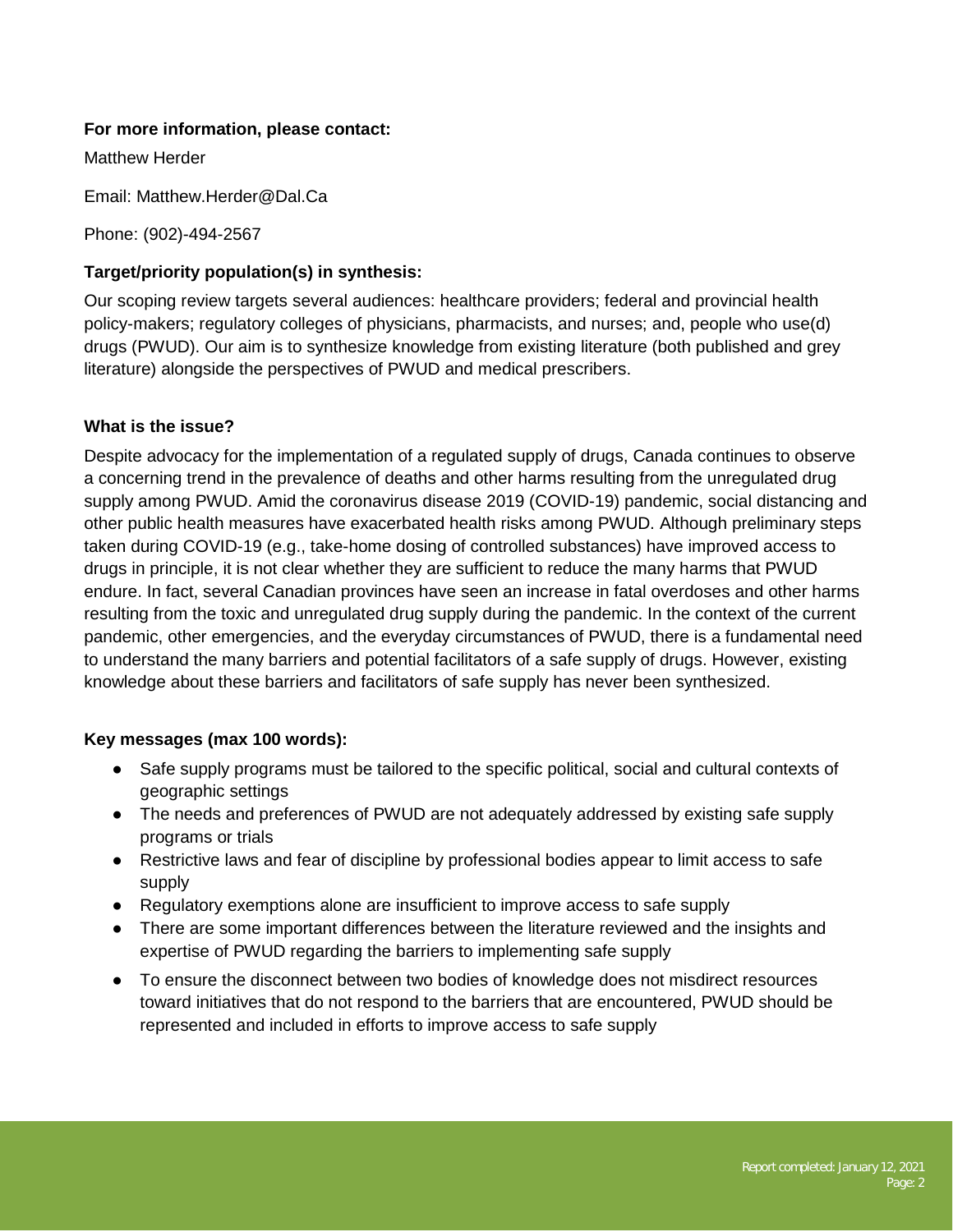## **How was the synthesis conducted?**

The scoping review followed an established scoping review method. It involved systematic searches of published academic literature and non-peer reviewed literature about barriers and facilitators to the provision of regulated, pharmaceutical drugs in pandemic or other public-health emergencies. Three reviewers contributed to a two-stage data screening process, whereby literature was scanned for inclusion/exclusion based upon pre-defined criteria, and themes about barriers and facilitators to accessing and/or prescribing safe supply were abstracted. Barrier and facilitator themes were coded and analyzed iteratively.

As part of an overarching approach to the project, the research team collaborated with PWUD throughout the entire research process. To do this, an expert PWUD advisory committee was formed to provide input about the research protocol, preliminary findings, and the draft scoping review. Safe supply prescribers were also consulted regarding the findings.

## **What did the synthesis find? Provide a lay summary of the outcomes (max 300 words):**

Literature searches yielded 169 studies that meet our inclusion criteria (135 peer-reviewed literature and 36 non-peer reviewed literature). Of these, study designs were primarily randomized control trials (28, 17%), followed by qualitative studies (24; 14%), and secondary analyses (24; 15%). Most studies originated from Canada (43, 26%). From 119 studies, we identified 35 themes related to barriers/facilitators to prescribing safe supply or opioid agonist treatment (OAT). Few studies (n=24) focused on emergency or pandemic contexts. Broadly, barriers and facilitators spanned the user-level, prescriber-level, programmatic level, policy-level, and societal-level. Among the most frequently reported barriers were restrictive laws or policies (n= 33; 28%), alongside other frequently mentioned barriers such as funding (17; 14%) and practical barriers (15; 13%). The most frequently cited facilitator was temporary legal or regulatory exemptions (n= 16; 13%). Further stakeholder consultations enhanced our understanding of barriers/facilitators to accessing and prescribing safe supply absent in the reviewed literature. PWUD reported barriers that were not identified in the literature included lack of access to desired substances, concerns about child apprehension, and a lack of cultural competency within safe supply and/or OAT programs. In addition, prescribers reported barriers including regional differences in service delivery, colleague support, and a lack of, or disagreement between, clinical guidance documents.

While not a primary focus of the synthesis, the literature used various alternative terms to refer to safe supply. Discussions among PWUD involved in this project further highlighted the inconsistent use of the term.

#### **What are the implications of this synthesis?**

- Inter-sectoral collaboration at all levels of society is necessary to prevent and respond to the harms caused by the toxic and unregulated supply of drugs
- Medical institutions or medical regulatory bodies may need to consider educational initiatives to support healthcare providers in overcoming barriers to prescribing and/or administering safe supply